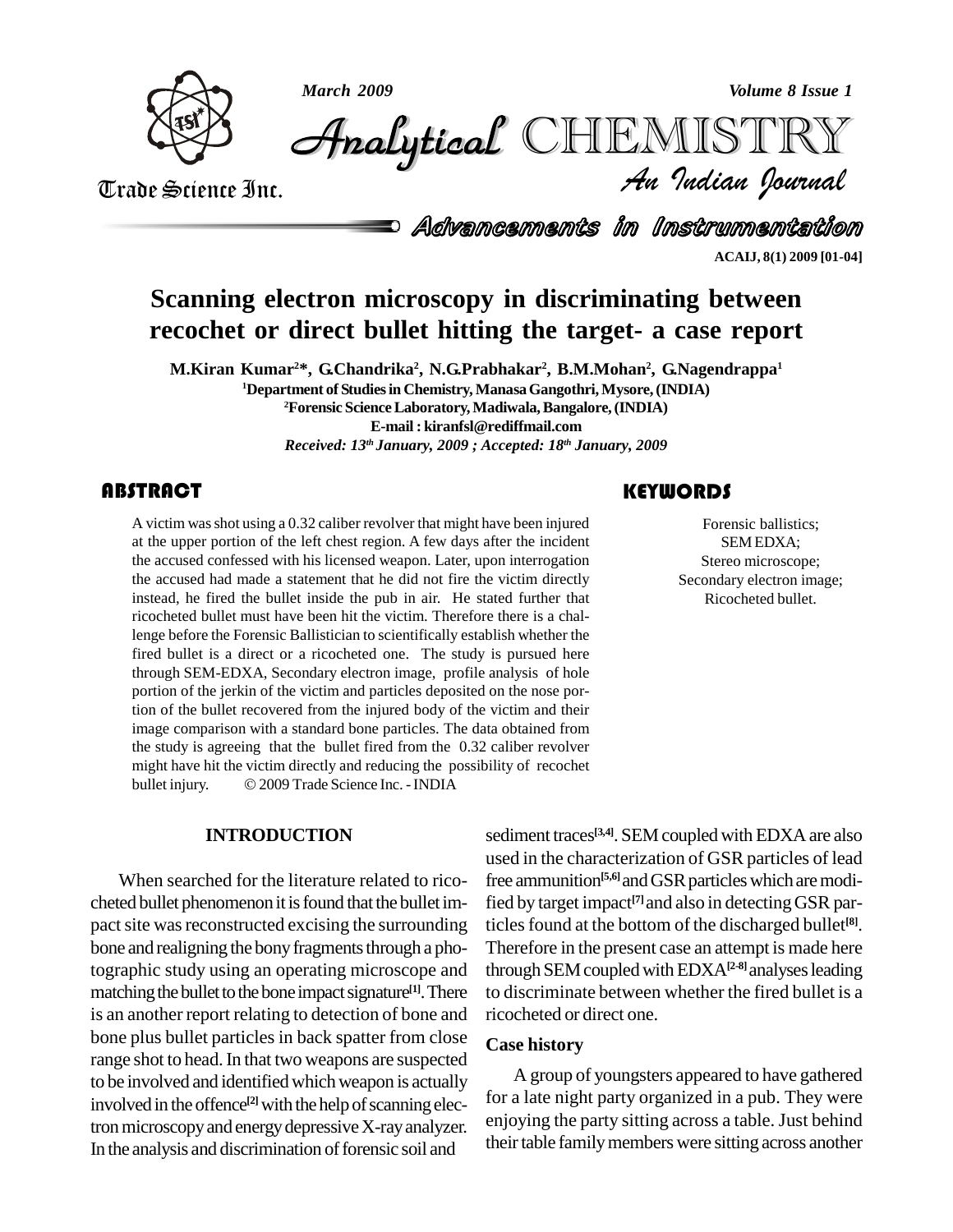LLET (Poster)

# Advancements in Instrumentation

table and having their dinner. Under the influence of alcohol one among the group of youngster uttered a few words looking at the family lady. That appeared to be enraged her husband to involve in an heated argu ment with the group. Under provocation and anger he was reported to be fired a bullet through his 0.32 revolver. One among the youngster had a bullet injury and the injured wasshifted to an hospital for medical treatment.

## **MATERIALAND METHODS**

#### **Examination of the scene of crime (Pub)**

The spot, the front room of the pub where the firing The spot, the front room of the pub where the firing<br>reported to be taken place was examined. The room<br>Francescast policies is a processing conditions in the first conditions is a spectrum of the public of the plants in a was searched thoroughly for evidence using high concentrated forensic search light but there was no rico cheted or direct dent/hole mark was noticed either on the floor, ceiling, side walls or on surroundings furnitures of the reported scene of crime.

A0.32 caliber revolver, fired cartridge cases and live cartridges recovered from the accused and one jerkin and the bullet were reported to be recovered from the victimduringmedical examination.The recovered articles along with the injury report were produced to the laboratory for a forensic ballistics examination.

During examination of the bullet reported to be recovered from the victim was found to be 0.32 caliber lead bullet. The bullet was found to be having rifling marks with a slight deformation at its nose position. Further, the examination of the jerkin reported to be that of the victim has shown a bullet hole when viewed it under the stereomicroscope at high magnification. Later the bullet hole portion of the jerkin was carefully cut and subjected it to SEM coupled with EDXA for the identification of adhering foreign particles. The profile of the sample is showing the presence of only lead (Pb). (Spectrum-1).

the bullet, the secondary electron images under 600 shown *I* accelerating<br> *Ince 22.7 mn*<br> *I* some whit<br> *IISTRY* Further, the recovered bullet was scanned at its various positions with the SEM- under different magnification. While scanning, the deformed nose position of magnification and 30 kv accelerating voltage of electron at an working distance 22.7 mm (Figure 2) had  $\frac{\text{mass}}{\text{amonta}}$ shown the deposition of some white particles. The

Analytical CHEMISTRY

Sample Notes: Standard  $P<sub>b</sub>$ PbF2 1-Jun-1999 12:00 AM

Derice Re

App Intenu. Weig... Weig... Atem... Elem... Conc. Corm. Sigma<br>22.23 1.0397 100.00 0.00 100.00 Pb M Totals 100.00

**Figure 1 :EDXA spectrumofthe bullet hole portionofthe jerkin**



**Figure 2 : SEM image of white particlesthat are deposited on the nose portion of the bullet**

EDXA elemental profile of the sofound white particles is shown in the figure 3.

## **RESULTSAND DISCUSSION**

The bullet hole portion of the jerkin that was subjected to EDXA analysis for the elemental profile had The bullet hole portion of the jerkin that was sub-<br>jected to EDXA analysis for the elemental profile had<br>shown only the presence of Lead (Pb) with  $K\alpha$  intenjected to EDXA analysis for the elemental profile had<br>shown only the presence of Lead (Pb) with  $K\alpha$  intensities (keV) L $\alpha$  intensity at 10.5517. Similarly, the elemental profile of the white particles that are deposited on the recovered bullet indicates the presence of car-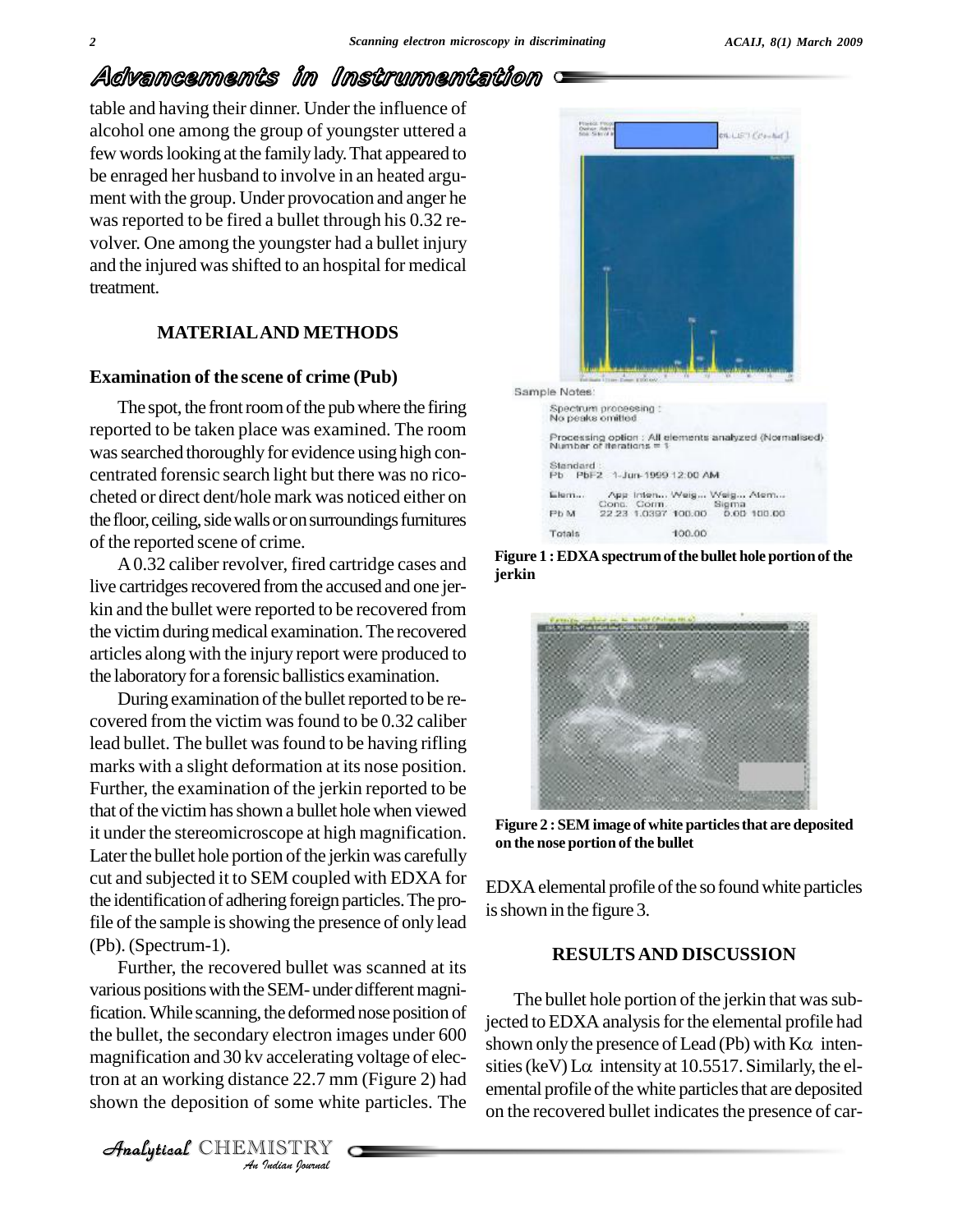# Advancements in Instrumentation



**Figure**  $3:$  **EDXA** spectrum of the white particles that are **deposited on the nose portion ofthe bullet**



**Figure 4 : Scanned image of standard bone particles** 



**Figure 5 :EDXA spectrumof the standard bone particles**

bon, oxygen, lead, phosphorous and calcium. The re any t<br>bon, oxygen, lead, phosphorous and calcium. The re- Furth<br>spective Kα and Lα intensities (keV) of the elements form in thatorder are 0.2774, 0.5249, 10.5517, 2.0134 and 3.6905. The presence of phosphorous and calcium on the deformed nose portion of the bullet is suspected to

**TABLE1:Theweight percent ofthe elements obtainedfor the cut portion of the hole of the jerkin,specimen and standard bone particle**

| <b>Sl</b><br>no. | <b>Elements</b> | Weight percent of the elements |                                                           |                   |
|------------------|-----------------|--------------------------------|-----------------------------------------------------------|-------------------|
|                  |                 |                                | Deformed nose Standard<br>Jerkin portion of the<br>bullet | bone<br>particles |
|                  | Carbon          |                                | 38.49                                                     | 18.75             |
| 2                | Oxygen          |                                | 29.69                                                     | 49.70             |
| 3                | Calcium         |                                | 5.21                                                      | 21.51             |
| 4                | Phosphorous     |                                | 3.43                                                      | 4.67              |
| 5                | Lead            | 100                            | 23.18                                                     |                   |
| 6                | Silica          |                                |                                                           | 3.95              |
|                  | Sodium          |                                |                                                           | 1.41              |

be having the bone origin of the victim.To confirm it, the standard bone was scanned with SEM. EDXA under the condition of specimen for its particle structure (Figure 4). The SEM- EDXA profile of the standard bone (Figure 5) indicates the presence of the major elements that were almost identical with that of the white particles found deposited on the deformed nose portion of the bullet. The weight percent of the elements obtained for the specimen and standard bone are shown in.(TABLE 1).

Upon examination of the elemental profile obtained for bullet hole portion of the jerkin revealing the presence of only lead indicating that the hole might be due to the passage of lead projectile. Further, on comparison of the profiles obtained for white particles as identified bythe secondary electron image at 600 magnifi cation on the deformed nose portion of the bullet and the standard bone particles are almost confirming that the white particles found on the bullet are having the origin of the bone of the victim.

## **CONCLUSION**

*An*formed nose portion of the bullet containing the ele- *Ing the elemthts*<br> *e having the*<br> *i*e examination<br> *I*ISTRY<br> *Indian gournal* Formed nose portion of the edited conditioning the elements, calcium, phosphorous and lead. The elements With all the above observations and the SEM and EDXA spectrums and images obtained are revealing that the bullet hole portion of the jerkin is containing only lead as a base element but there were no traces of any type of foreign materials such as soil and paint. Further, the white particles found deposited on the decalcium and phosphorous are appears to be having the bone particles of the victim. The crime scene examination indicates that neither the ricocheted nor the direct

CHEMISTRY